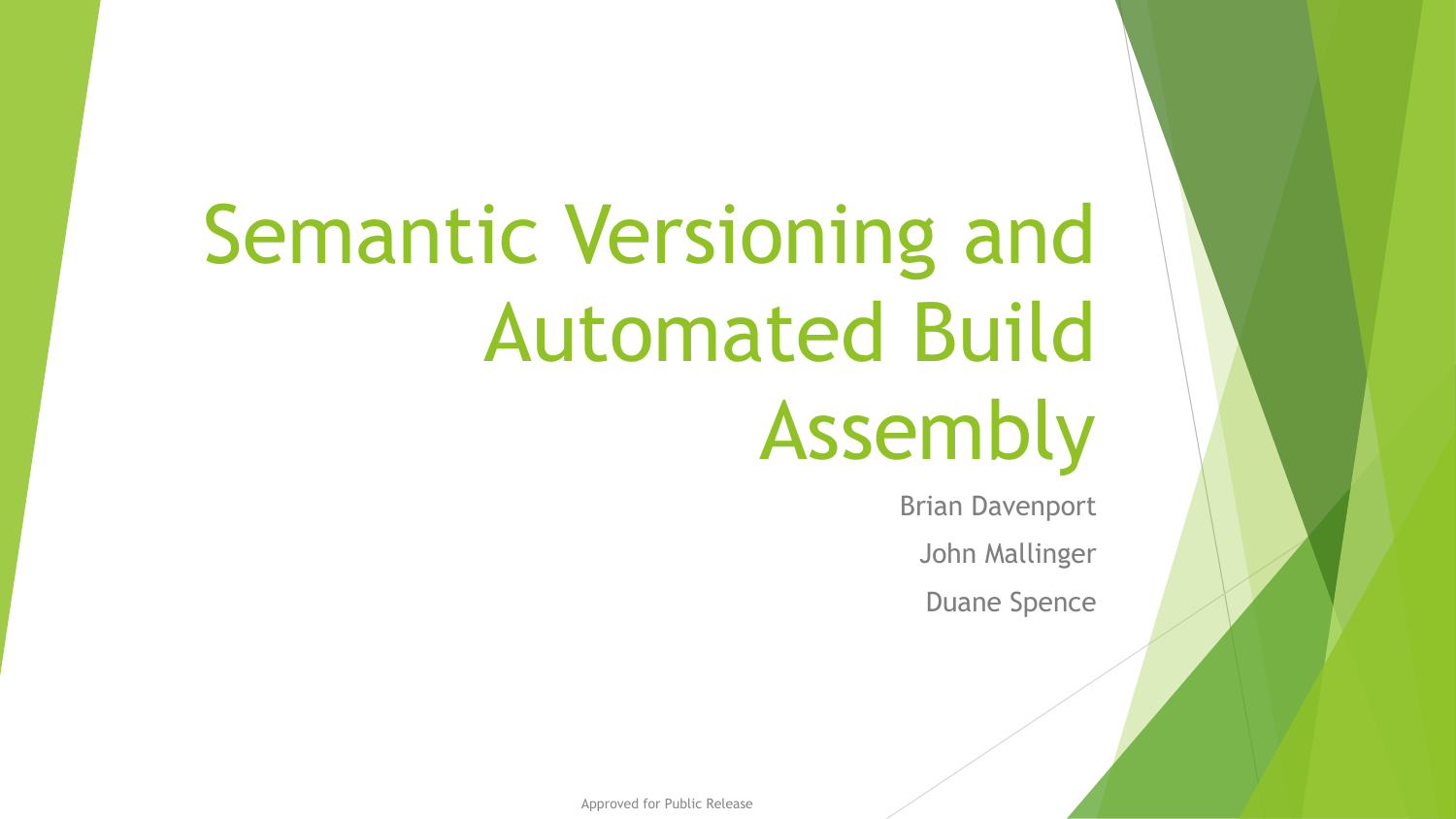### Build Assembly Introduction

- DevOps Paradigm: Build once and deploy many times don't rebuild software that hasn't changed
- ▶ Semantic Versioning identification strategy that indicates type of changes and build compatibility included in a build by using defined rules and naming convention
- ▶ System Build assembled set of compatible component and configuration item builds along with products necessary to support install, deploy, and configuration.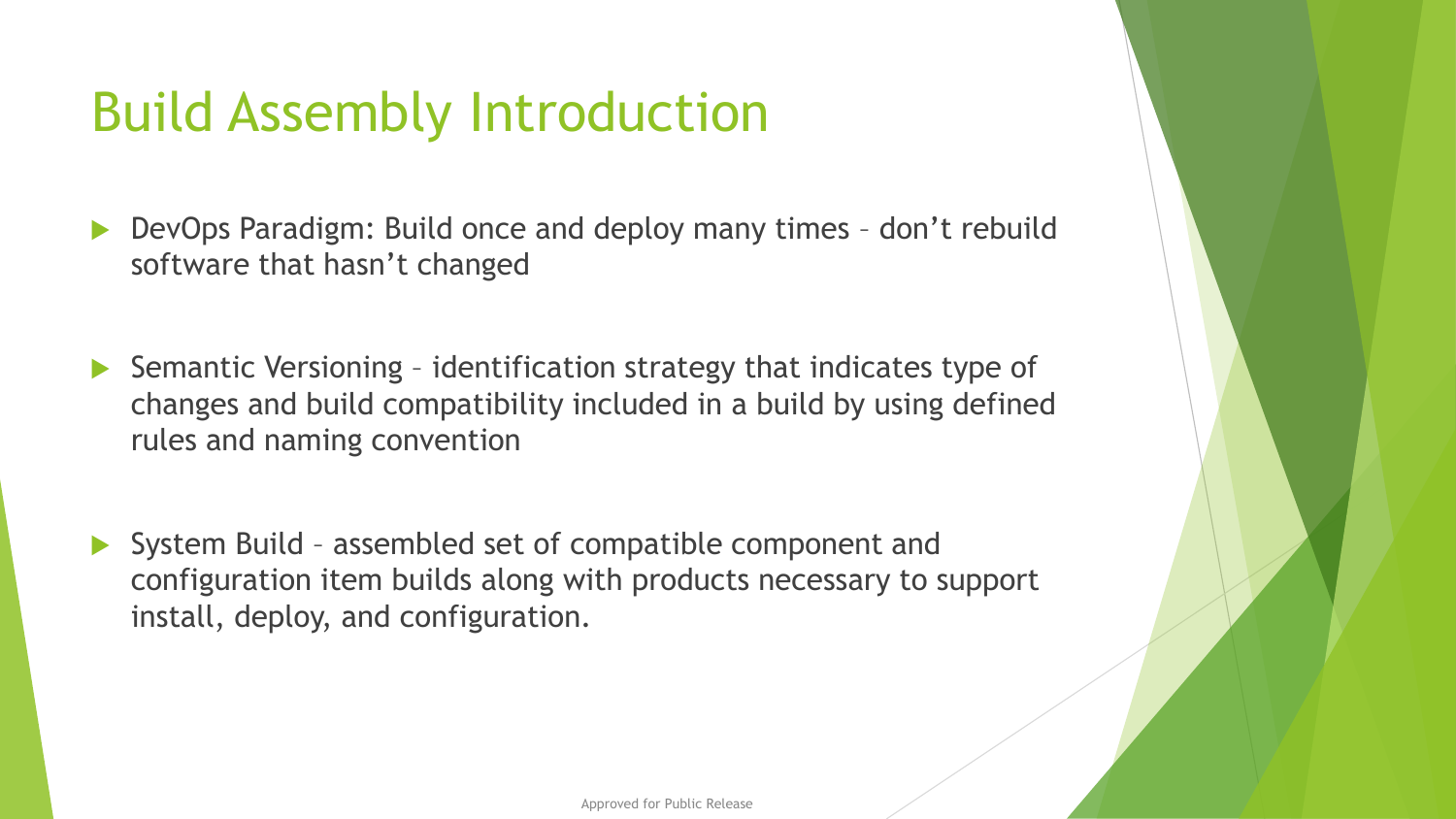### Semantic Versioning: An Overview

- Build Once do not rebuild if nothing has changed
- Version identifier drivers indicator of types of changes in a build
	- Major version: change breaks compatibility with external consumers
	- Minor version: new capabilities delivered, but change is compatible to external consumers
	- **Patch version: updates and discrepancy fixes in existing capabilities**



1) If Developer introduces an incompatible change, they update Major version # & reset the Minor & Patch version #s (M+1).0.0 (e.g. 3.0.0)

2) If a patch is required to previously released version, the developer increments Patch version # M.m.(p+1) (e.g. 2.3.1)

3) Version is same across all products built at the same time (e.g. EIS sessions all have same version)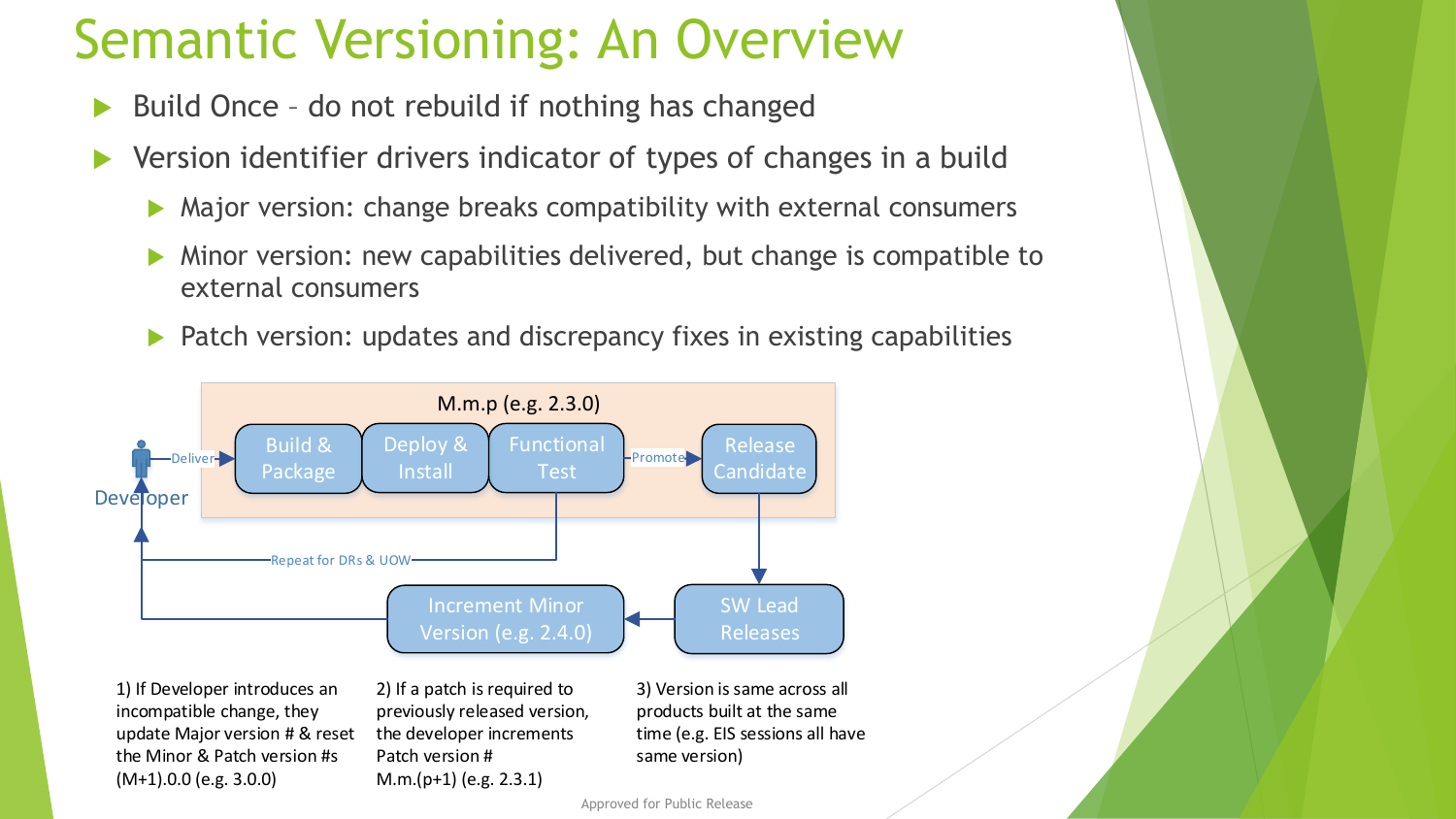### Drivers for System Assembly

The problem: Drowning in DevOps builds

- ▶ 8 Configuration Items
- ▶ 160 Custom Software Components
- ▶ 800+ builds per week
- ▶ 200+ COTS/FOSS products
- After we build and test individual components, how do we assemble into a system?

 A component changed – what do we need to build and retest?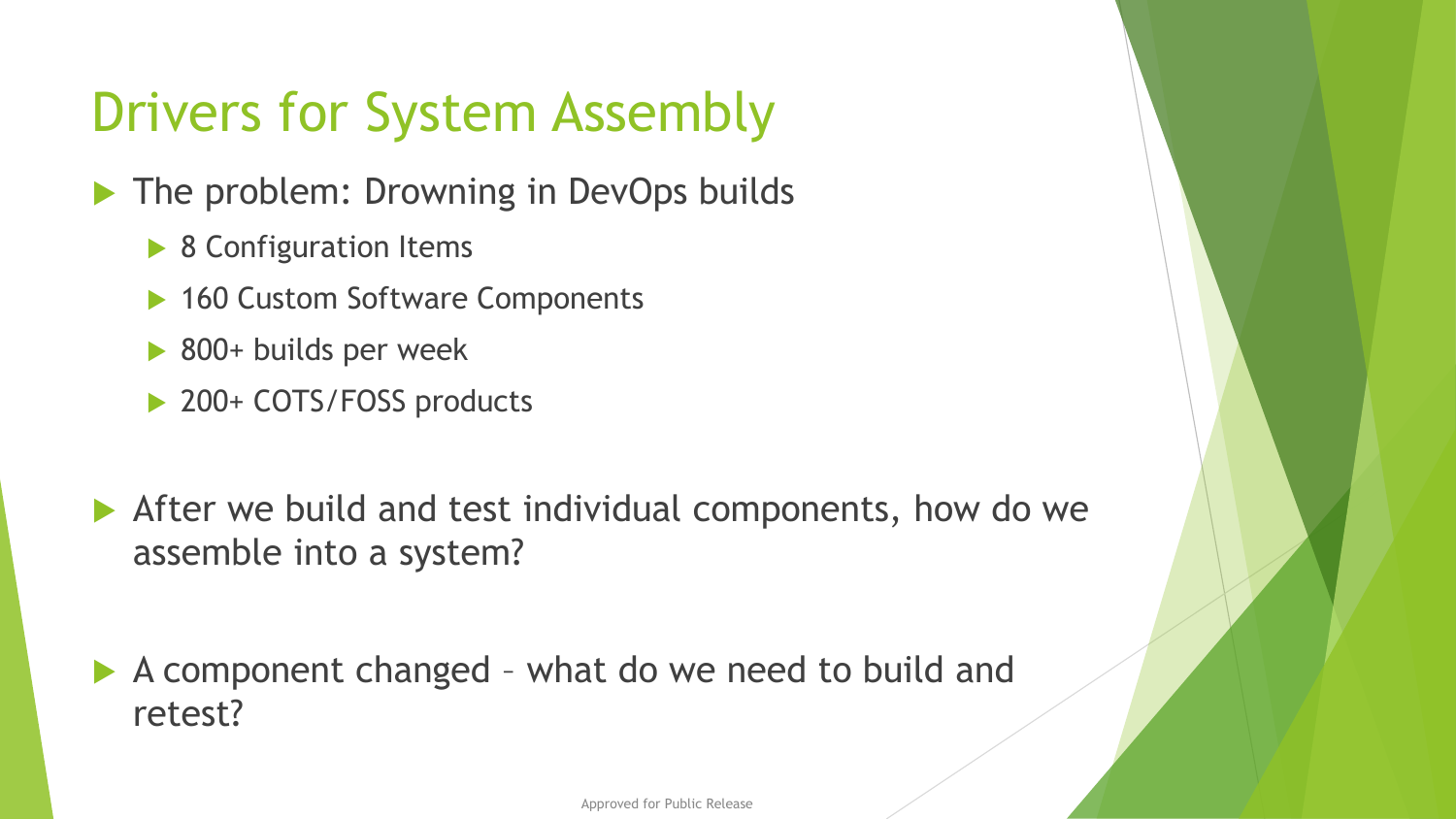### System Assembly Pipeline

- Automated selection of component builds
	- $\blacktriangleright$  Incorporates outputs of component pipelines
	- **Test results tracking from component pipelines**
	- ▶ Compatibility Validation
	- $\blacktriangleright$  Tailoring build outputs for target deploy environments
- Automated Deploy & Checkout
	- ▶ Stage and deploy system build into representative environment
	- $\blacktriangleright$  Run integration thread tests to validate compatibility and core functionality
	- $\blacktriangleright$  Tag system build with test results and assess viability for promotion to ops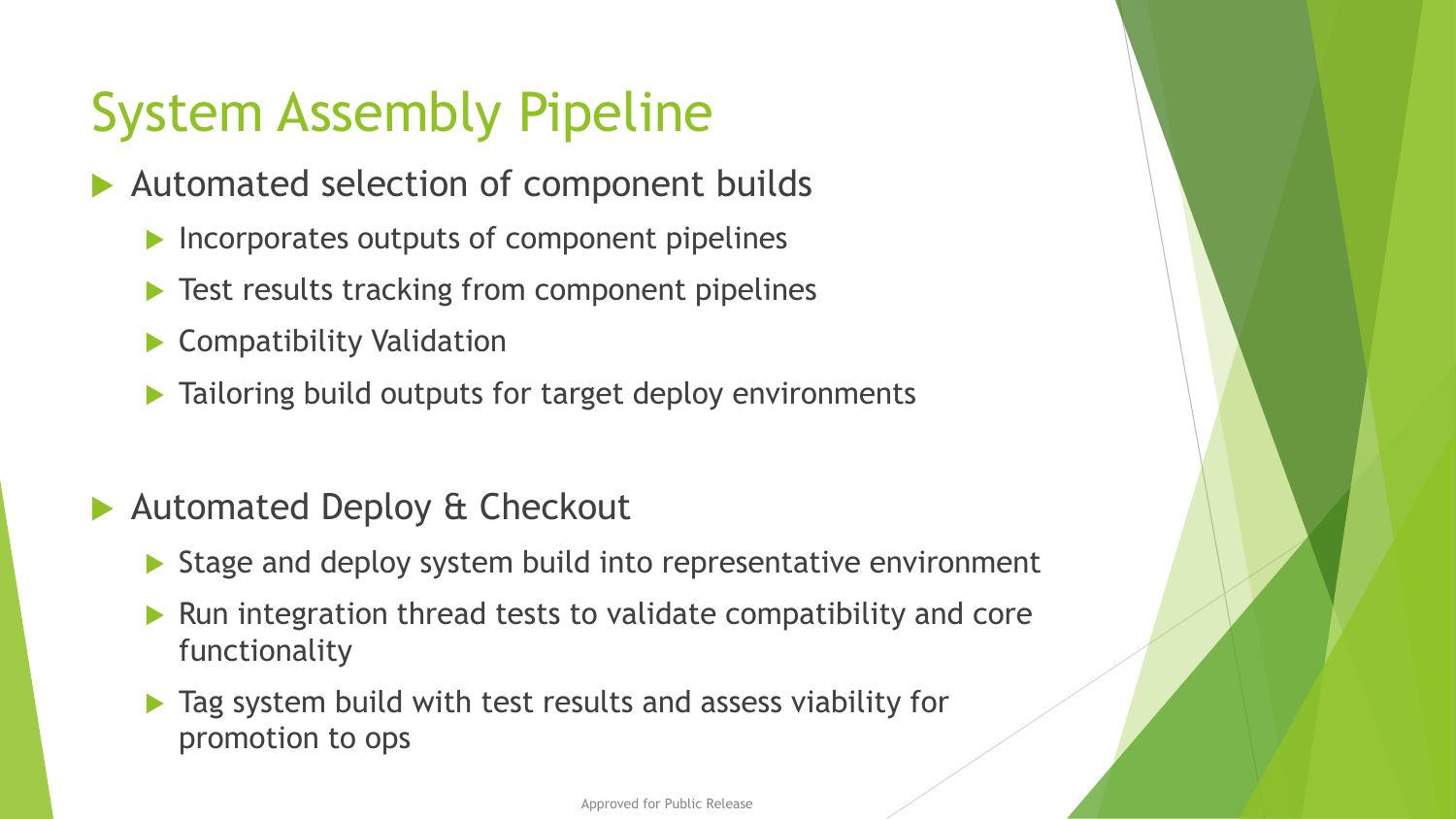# System View

System Build

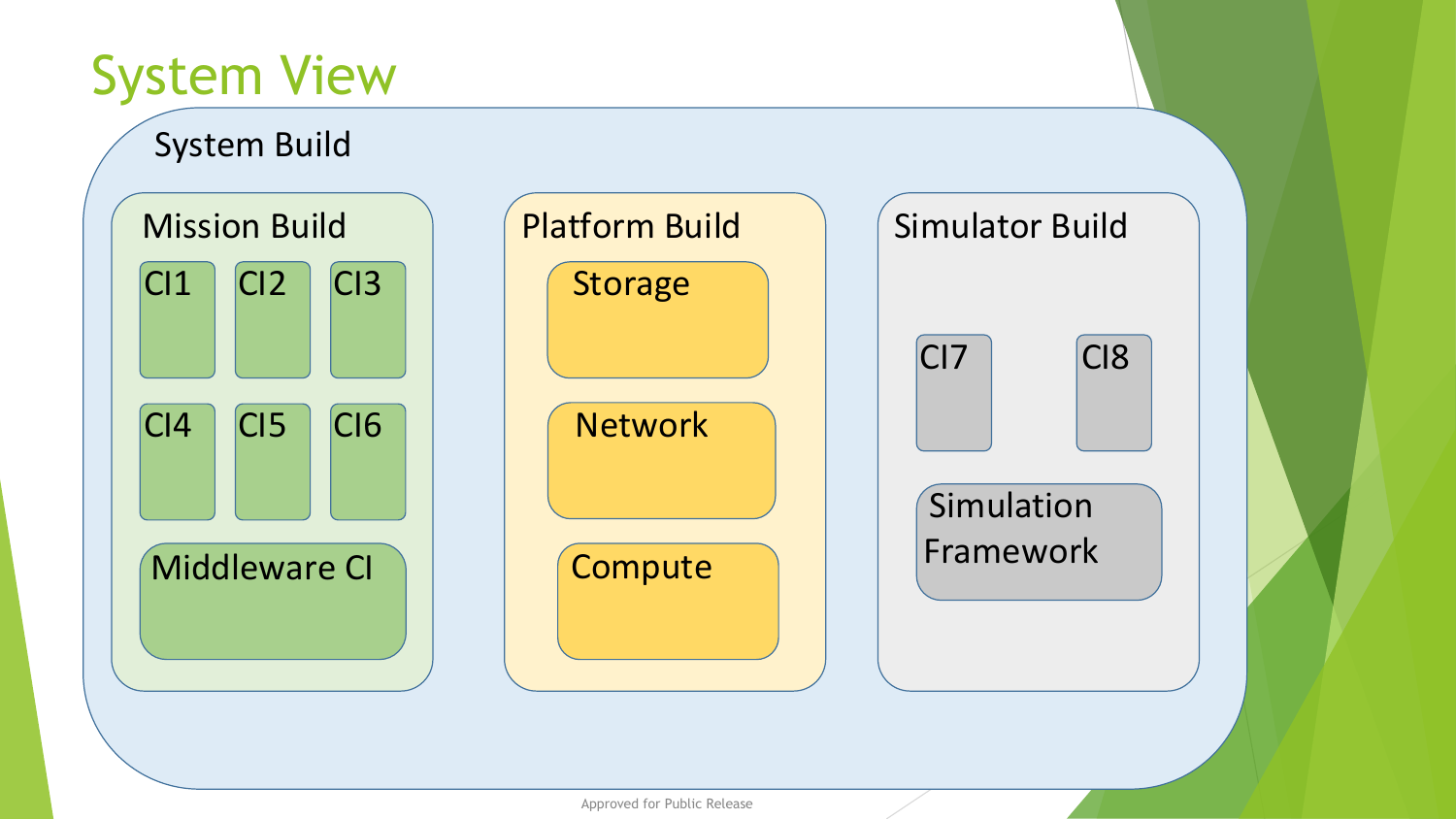### Layered Pipelines Driving CI Checkout

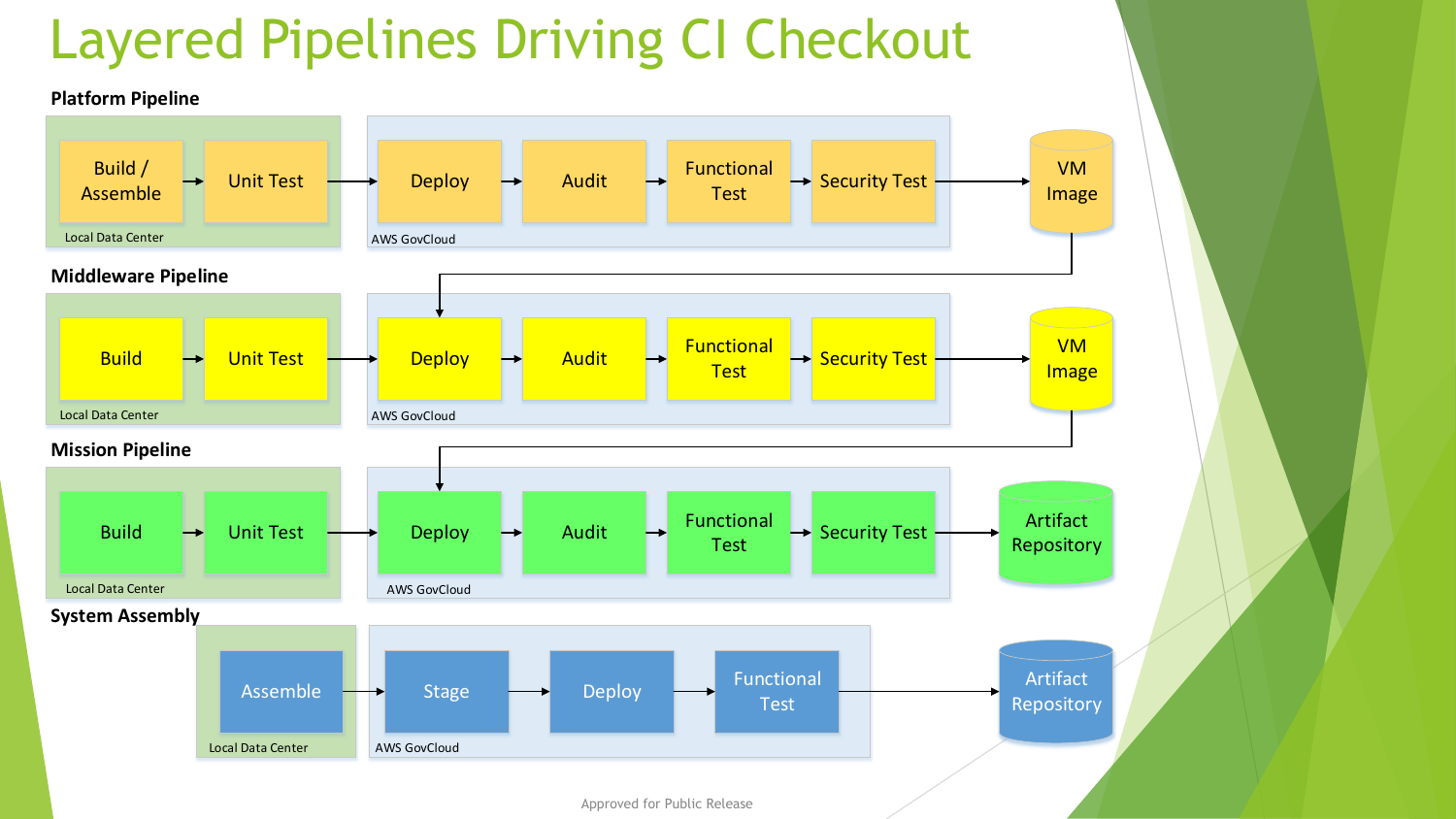### System Assembly Pipeline Overview

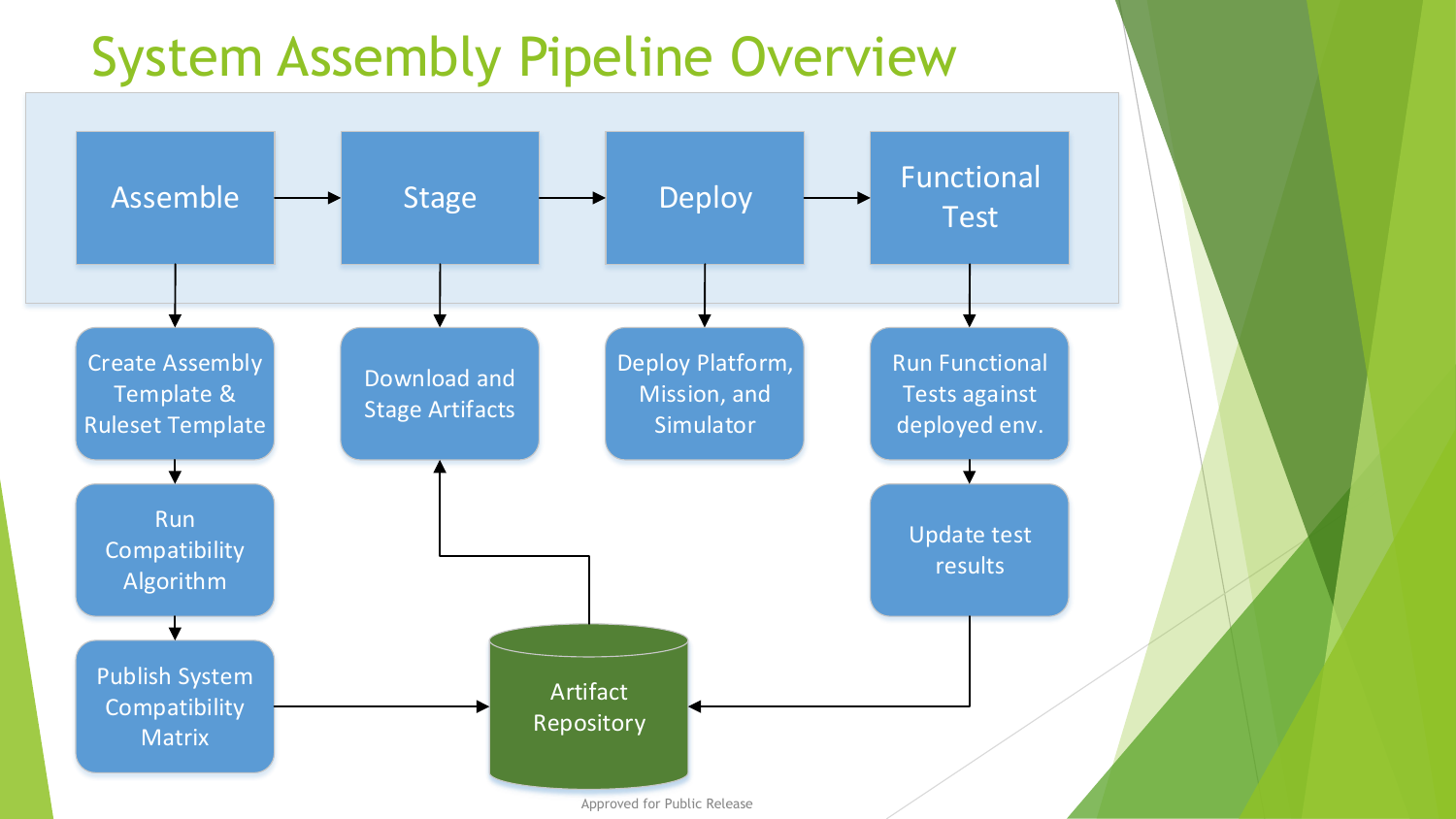### System Release: Assembly



#### Assembly Template:

- 1. Lists all of the files contained in a release
- 2. Identifies files and tags to component, CI, and build

#### Rule Set Template:

1. Defines checks / parameters to validate when retrieving files from Artifactory repository 2. References and pulls in data from Compatibility Input Table for rule execution and enforcement

#### Compatibility Input Table

- 1. Defines major changes and impacted components
- 2. Supports tracking component change alignment

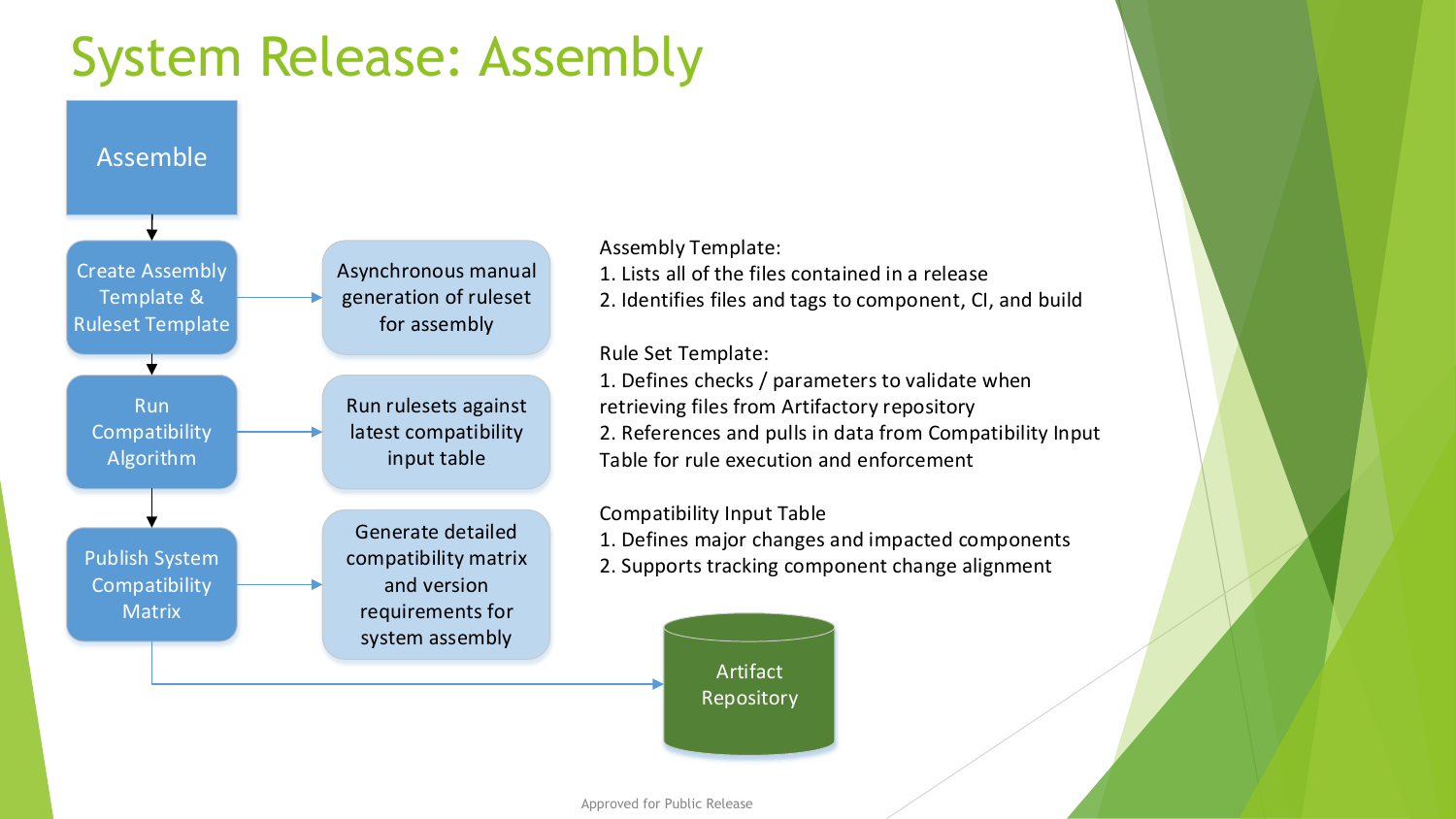# Case Study: Compatibility Matrix

### CI1 interface change impacts CIs 2, 3, and 4



| Release<br><b>Managers</b>                                                                   |                     |               | <b>Release</b><br><b>Planning</b><br><b>Meetings</b> |                |                 |                 |  |
|----------------------------------------------------------------------------------------------|---------------------|---------------|------------------------------------------------------|----------------|-----------------|-----------------|--|
| <b>Release Compatibility Matrix</b><br>List only those Changes that impact major # of others |                     |               |                                                      |                |                 |                 |  |
|                                                                                              | <b>Change#</b>      | <b>Status</b> |                                                      | CI2            | C <sub>13</sub> | C <sub>14</sub> |  |
|                                                                                              | Change1             | In-Progress   | 3                                                    | $\overline{2}$ | 1               | 2               |  |
|                                                                                              | Change <sub>2</sub> | In-Progress   | 4                                                    |                | $\overline{2}$  | 3               |  |

Change3 In-Progress  $5 \mid 3 \mid$  4 Change 4 In-Progress  $6 \mid 4 \mid 3 \mid 5$ Change5 In-Progress 4 4 6

| <b>Artifactory Component Versions</b> |                 |                 |                 |       |  |  |  |  |
|---------------------------------------|-----------------|-----------------|-----------------|-------|--|--|--|--|
| <b>Date</b>                           | C <sub>11</sub> | C <sub>12</sub> | C <sub>13</sub> | CI4   |  |  |  |  |
| 4/16                                  | 2.5.0           | 1.2.0           | 1.0.0           | 1.5.0 |  |  |  |  |
| 4/18                                  | 3.0.0           | 2.3.0           | 1.0.1           | 1.6.0 |  |  |  |  |
| 4/19                                  | 4.0.0           | 2.4.0           | 1.1.0           | 2.0.0 |  |  |  |  |
| 4/20                                  | 4.0.1           | 2.4.1           | 2.0.0           | 3.0.0 |  |  |  |  |
| 4/25                                  | 4.0.2           | 2.4.2           | 2.1.0           | 3.1.0 |  |  |  |  |
| 4/30                                  | 4.1.0           | 2.4.3           | 2.2.0           | 4.0.0 |  |  |  |  |
| 5/1                                   | 5.0.0           | 2.4.4           | 2.3.1           | 4.1.0 |  |  |  |  |
|                                       |                 |                 |                 |       |  |  |  |  |

### Updates delivered and complete pipeline at different times

| <b>Release Manifest File VersionContent</b>          |       |                |       |       |  |  |  |  |
|------------------------------------------------------|-------|----------------|-------|-------|--|--|--|--|
| Job's Run Date >> 4/18 4/19 4/22 4/30                |       |                |       |       |  |  |  |  |
| Rel# Mission 1.0 1.0.0.23 1.1.0.34 2.0.0.43 2.1.0.53 |       |                |       |       |  |  |  |  |
| C <sub>11</sub>                                      | 2.5.0 | 3.0.0          | 4.0.1 | 4.1.0 |  |  |  |  |
| CI2                                                  | 1.2.0 | 2.4.0          | 211   |       |  |  |  |  |
| C <sub>13</sub>                                      | 1.0.1 | 1.1.0          | 2.0.0 | 2.2.0 |  |  |  |  |
| C <sub>14</sub>                                      | 1.6.0 | $\sqrt{2.0.0}$ | 3.0.0 | 3.1.0 |  |  |  |  |

Change injected when all CIs deliver & pass pipeline checkout

Approved for Public Release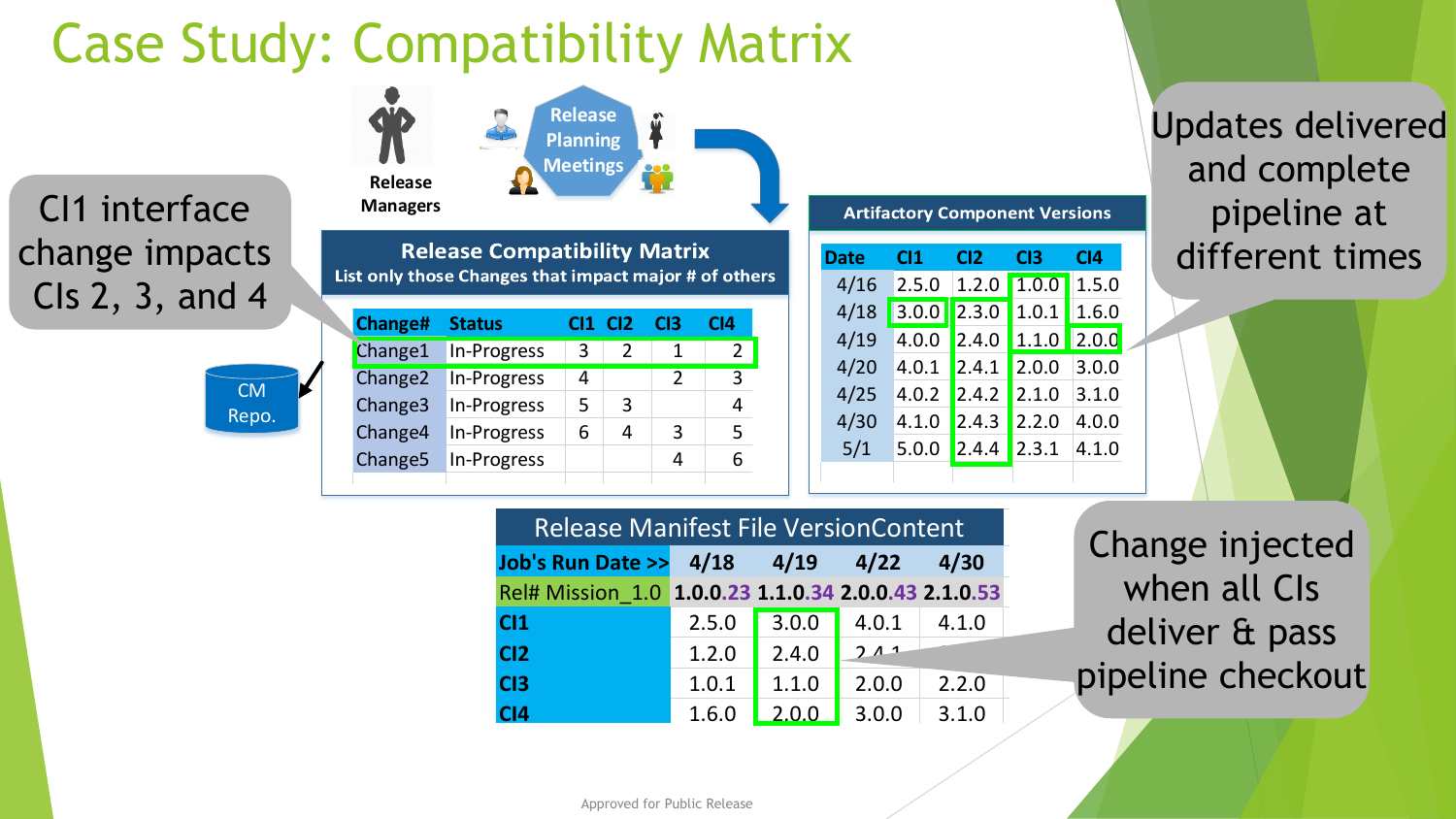### Designing for System Assembly

- Identify lowest level at which a system can / should be patched
	- Structure versioning strategy and build strategy to be independent at that level
	- ▶ Needs to account for patching / update CONOPS and available outages
- **Define dependencies associated with each component and CI** 
	- Need to capture both interfaces and APIs / shared libraries
	- Also track runtime and
- ▶ Decompose build assembly architecture
	- Strategy for rolling up and combining system builds
	- Approach for validating compatibility across components and subsystems
- Assess core set of tests needed to promote build
	- ▶ What component / CI checkouts are required as part of each lower level build?
	- ▶ What system-level tests should be completed to validate system build integration?
	- What is an acceptable risk / discovery posture for the next downstream user?